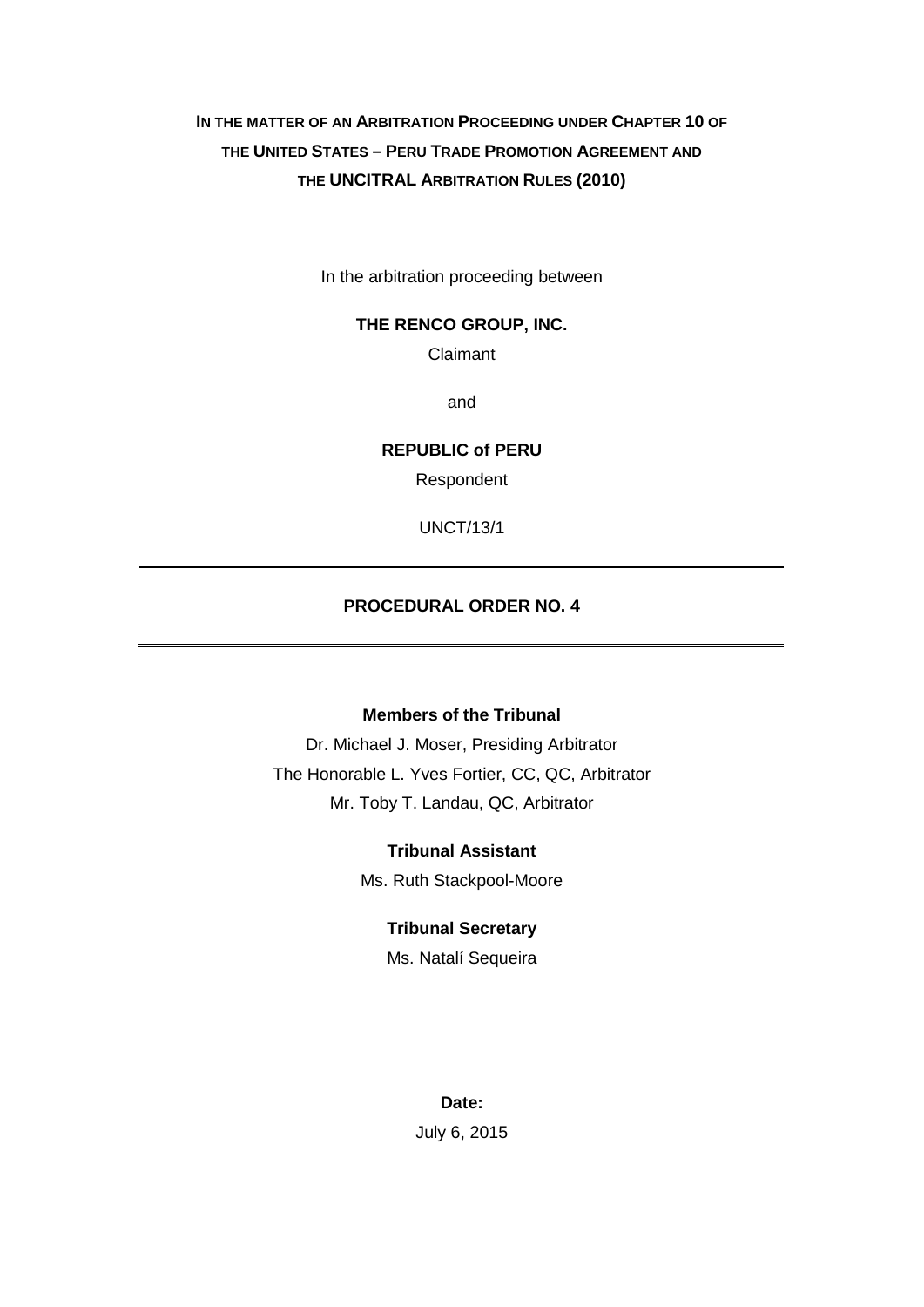### **PROCEDURAL ORDER NO. 4**

In the Tribunal's Decision Regarding Respondent's Requests for Relief dated June 2, 2015 (the "**Decision**"), the Tribunal directed the Parties, *inter alia*, to consult and agree on (i) a new briefing schedule which includes Renco's responsive submissions on the three arguments raised by Peru in its Preliminary Objection under Article 10.20.4 of the Treaty and (ii) a "*separate and streamlined timetable to dispose of* [the] *discrete issue*" of whether Renco, as alleged by Peru, is engaged in new and ongoing breaches of the waiver requirement contained in Article 10.18 of the Treaty.

On June 10, 2015, Renco requested the Tribunal to reconsider that portion of its Decision which directed the Parties to establish a separate timetable for the briefing of Renco's alleged ongoing breaches of the waiver requirement. On June 17, 2015, Peru replied to the submissions made by Renco.

On June 20, 2015, the Tribunal issued Procedural Order No. 3 ("**P.O. No. 3**") reiterating its direction to the Parties to consult and agree on a new briefing schedule and indicating that in the event the Parties were unable to maintain the hearing dates of September 1-2, 2015, the Tribunal offered December 14-16, 2015 in London as alternative hearing dates.

The Tribunal further declined to revise its Decision in respect of the alleged ongoing breaches by Renco of the waiver requirement. Accordingly, the Tribunal also reiterated its direction to the Parties to consult and agree on a "*separate and streamlined timetable*" to deal with the alleged ongoing breaches by Renco of the waiver requirement.

Following the issuance of P.O. No. 3 the Parties exchanged their views on the procedural calendar and hearing dates<sup>1</sup>.

<u>.</u>

<sup>&</sup>lt;sup>1</sup> See Claimant's email of June 22, two emails of June 25 (received at 11:34 am and 12:09 pm). June 27, June 29 and two emails July 3, 2015 (received at 9:46 am and at 11:23 am). See also Respondent's email of June 22, three emails of June 25 (received at 2:40 am, 11:59 am and 12:19); a letter dated June 26 (received on June 27), two emails of June 27, (received at 3:01 pm and at 3:19 pm), an email of June 29, a letter of June 30 and two emails of July 3, 2015 (received at 10:20 am and 11:33 am).